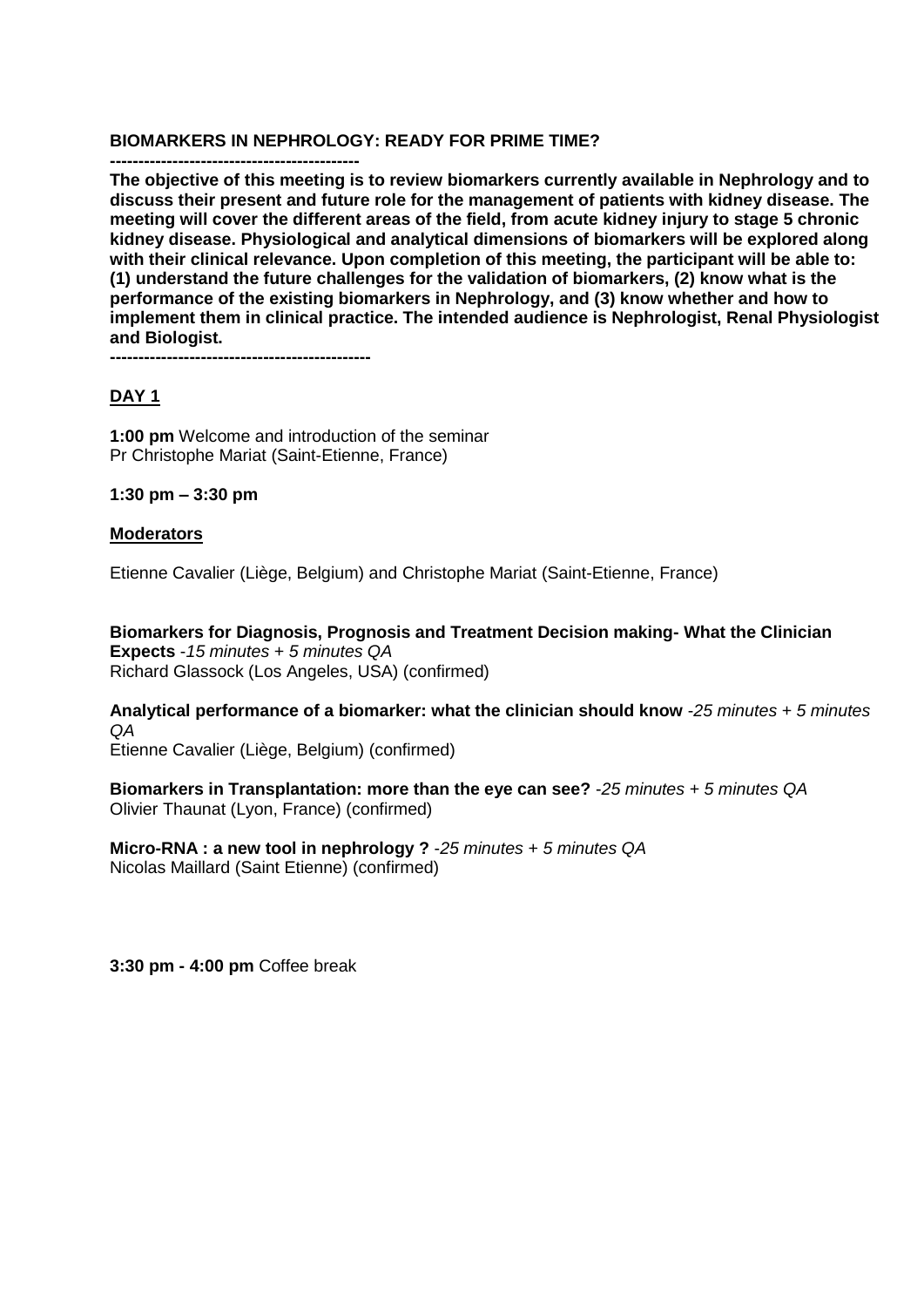## **4:00 pm – 5:30 pm**

## **Moderators**

Christophe Mariat (Saint-Etienne, France) and Pierre Delanaye (Liège, Belgium)

**GFR estimation: nothing better than serum creatinine?** -*25 minutes + 5 minutes QA*  Elke Schaeffner (Berlin, Germany) (confirmed)

**GFR-related biomarkers as risk predictors: what are the unresolved issues?-***25 minutes + 5 minutes QA*  Bjorn Eriksen (Tromsö, Norway) (confirmed)

**Microalbuminuria: A questionable Renal Biomarker?** -25 minutes + 5 minutes QA Meguid El-Nahas (Sheffield, UK) (confirmed)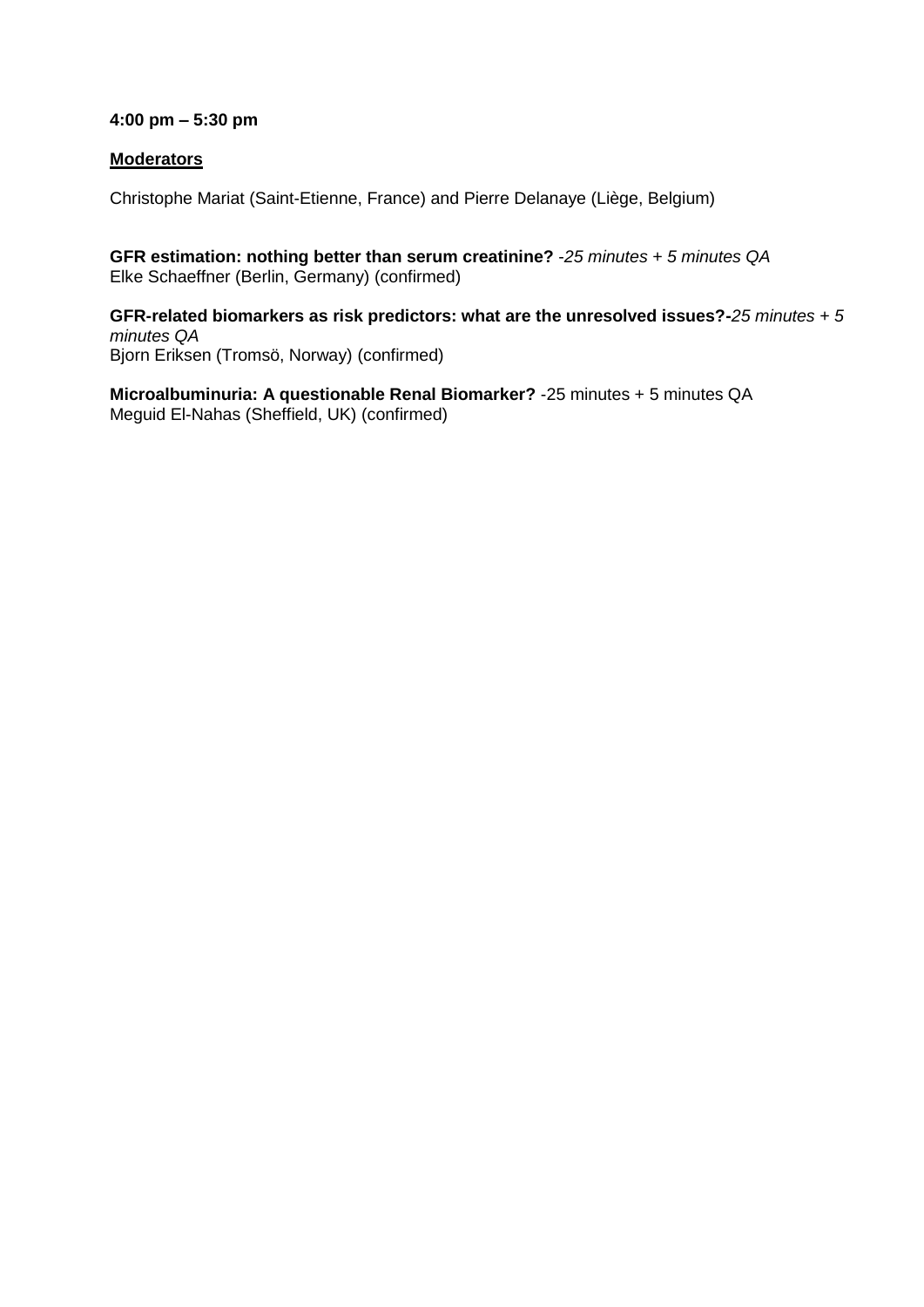# **DAY 2**

## **8:30 am – 10:30 am**

## **Moderators**

Christophe Mariat (Saint-Etienne, France) and Pierre Delanaye (Liège, Belgium)

**Assessing the nutritional status of my CKD patient** -*25 minutes + 5 minutes QA*  Denis Fouque (Lyon, France) (confirmed)

**The emerging role of biomarkers in glomerulonephritis** -*25 minutes + 5 minutes QA*  Richard Glassock (Los Angeles, USA) (confirmed)

**Biomarkers are necessary for the management of Acute Kidney Injury** -*50 minutes + 10 minutes QA* 

Pro: Claudio Ronco (Vicenza, Italy) (confirmed) Con: Mikael Darmon (Saint Etienne, France) (confirmed)

### **10:30 am - 11:00 am** Coffee break